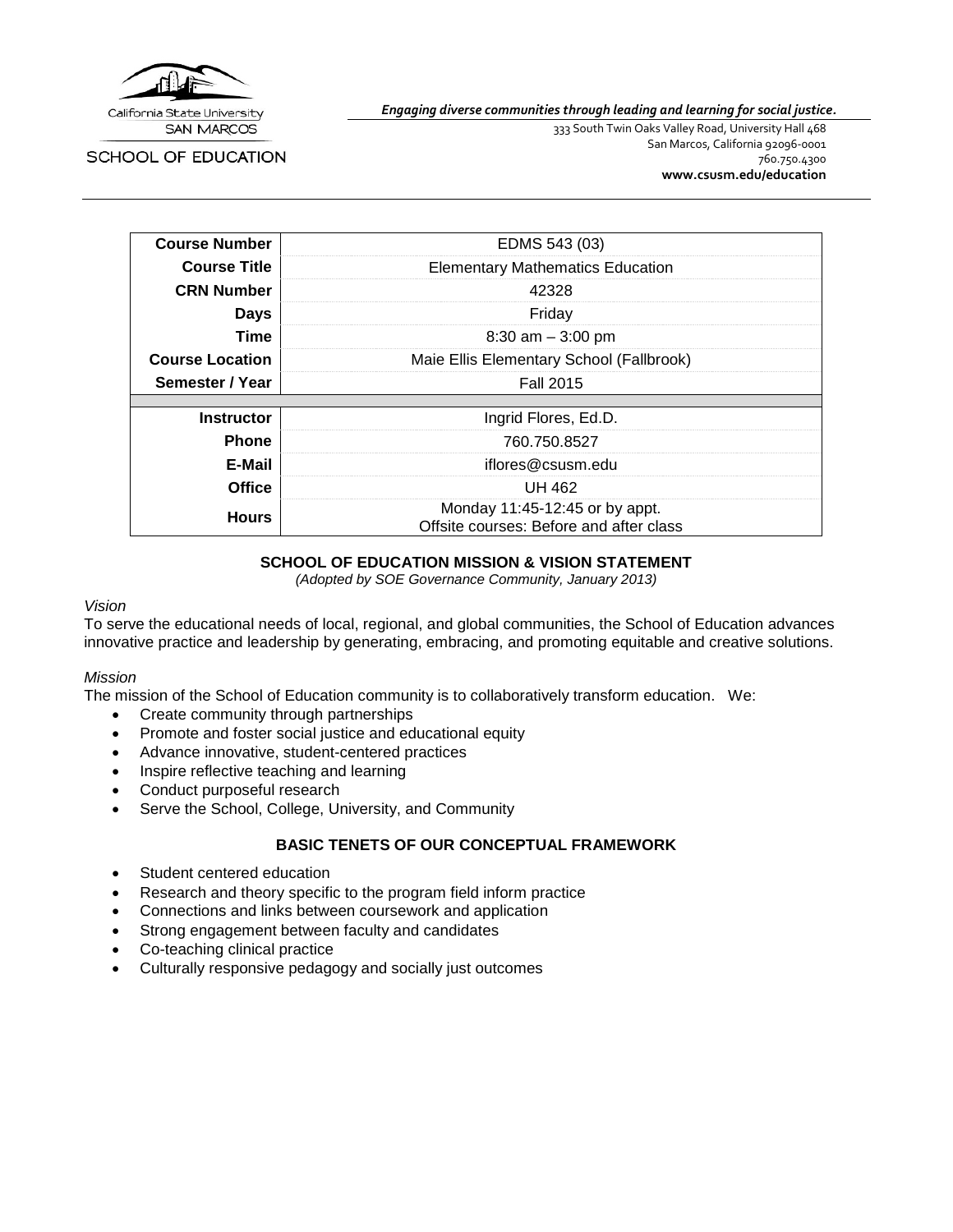## **TABLE OF CONTENTS**

| 2. Reading Accountability/Book Club: Demonstrating Evidence of Understanding (20%) - Individual 9 |  |
|---------------------------------------------------------------------------------------------------|--|
|                                                                                                   |  |
|                                                                                                   |  |
| 5. Mathematics Learning Activity/Learning Centers- In Small Collaborative Groups: (20%)  10       |  |
|                                                                                                   |  |
|                                                                                                   |  |
|                                                                                                   |  |
|                                                                                                   |  |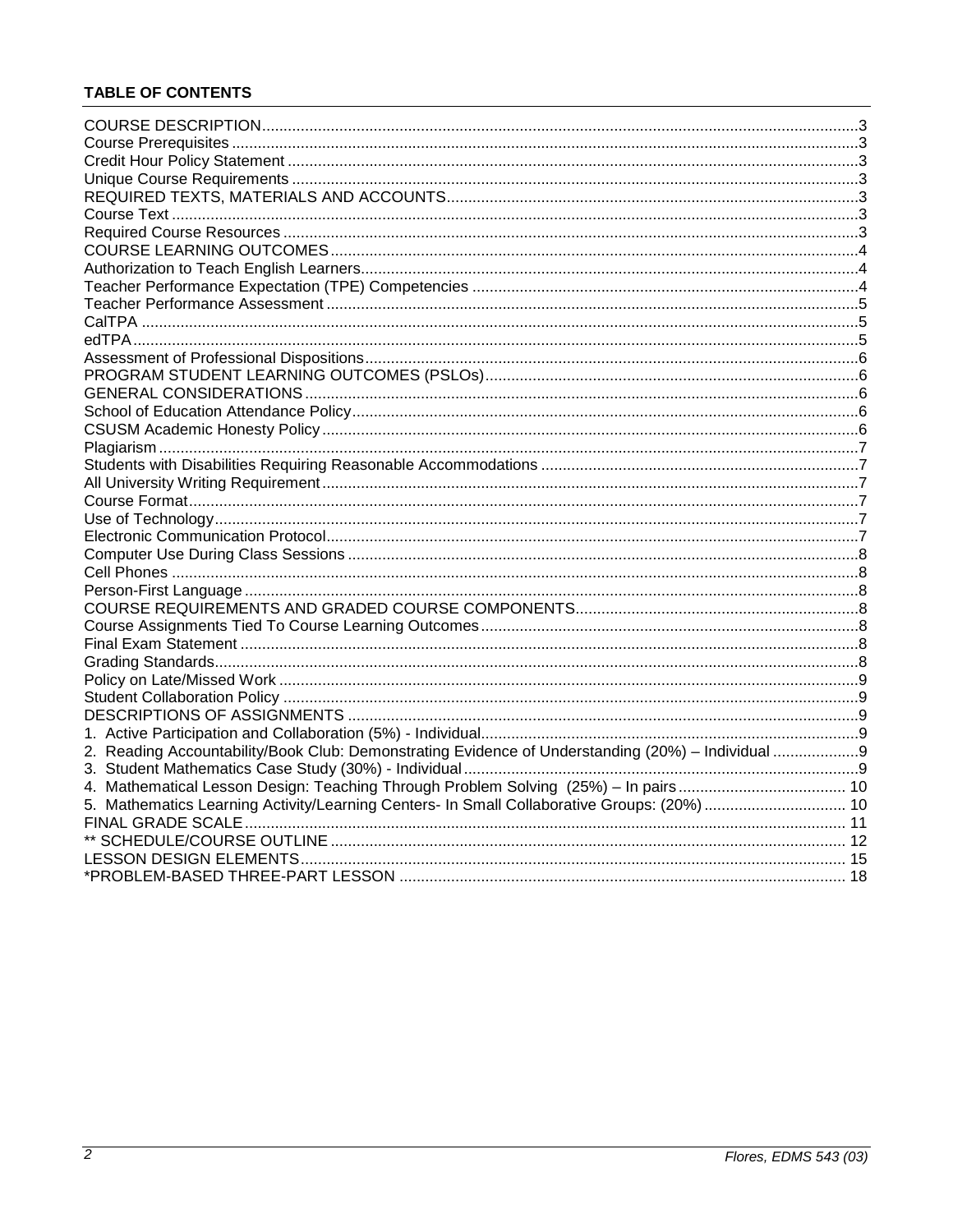## <span id="page-2-0"></span>**COURSE DESCRIPTION**

EDMS 543 focuses on curriculum development, methods, techniques, materials, planning, organization and assessment in various elementary school curricula, and curriculum integration. Methods of cross-cultural language and academic development will be integrated into the course. The course requires participation and observation in the public schools – Course Catalog Description

Learning to teach mathematics well is challenging and, therefore, this course will only begin your education in learning how to teach inclusive mathematics. This course is but one stage in your process of becoming a mathematics teacher. We are expected to: (a) deepen our understanding of the mathematics taught at the elementary level, including such topics as place value, base systems, number theory, fractions, proportions, statistics, and algebra, (b) develop an understanding of the current issues and best practices in mathematics education, (c) develop a familiarity with the California Common Core State standards - Mathematics, (d) develop an understanding of children's content specific thinking, (e) learn to teach content specific concepts using effective and appropriate strategies, including the educational use of technology, (f) practice how to teach for mathematical understanding, and (g) develop strategies to create a classroom environment that promotes the investigation and growth of mathematical ideas and to ensure the success of all students in multi-cultural settings - Instructor

### <span id="page-2-1"></span>**Course Prerequisites**

Admission to the Multiple Subject Teacher Credential Program is a prerequisite.

### <span id="page-2-2"></span>**Credit Hour Policy Statement**

For each hour of classroom time spent in learning in this course, each teacher candidate is expected to spend at least 2 hours of active learning outside of the classroom. Examples of outside active learning are text readings and associated reading responses, lesson planning, interviewing students, authentic teaching practice with students, and working on course assignments outside of class.

### <span id="page-2-3"></span>**Unique Course Requirements**

Students will be required to have access to children in a grade K-6 for the purpose of conducting a series of math interviews to learn about how children think and problem solve and for implementing and videotaping a math learning activity.

### **REQUIRED TEXTS, MATERIALS AND ACCOUNTS**

### <span id="page-2-5"></span><span id="page-2-4"></span>**Course Text**

Van De Walle, J. A., Karp, K. S., & Bay-Williams, J. M. (2013). *Elementary and middle school mathematics: Teaching developmentally* (8th ed). Boston: Pearson. ISBN: 978-0-13-261226-5

*The weekly course readings are found in the Course Schedule at the end of this syllabus.*

Web site for Blackline Masters suggested in the course text: [http://wps.ablongman.com/ab\\_vandewalle\\_math\\_6/54/13858/3547876.cw/index.html](http://wps.ablongman.com/ab_vandewalle_math_6/54/13858/3547876.cw/index.html)

### <span id="page-2-6"></span>**Required Course Resources**

California Department of Education (2010). *California's Common Core State Standards for Mathematics*. Sacramento. CDE: Author <http://www.cde.ca.gov/be/st/ss/documents/ccssmathstandardaug2013.pdf>

California Department of Education (2013). Draft *mathematics framework for California public schools, kindergarten through grade twelve*. Sacramento, CA: Author. <http://www.cde.ca.gov/ci/ma/cf/draft2mathfwchapters.asp>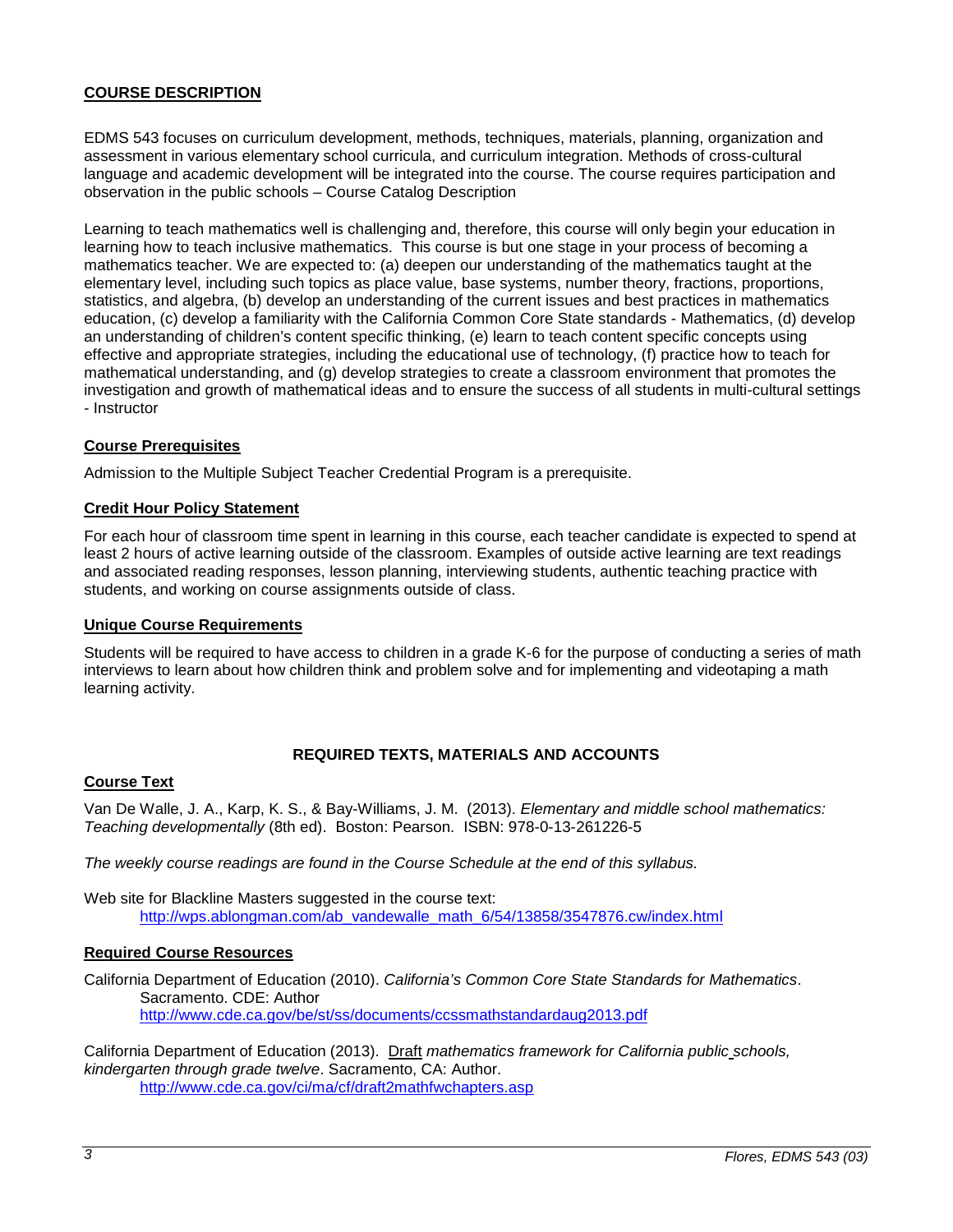### *You are required to access the following Web sites for this course. They provide interactive resources for you to use in you math curriculum planning.*

National Council of Teachers of Mathematics (NCTM): [http://www.nctm.org/Standards-and-Positions/Principles](http://www.nctm.org/Standards-and-Positions/Principles-and-Standards/)[and-Standards/](http://www.nctm.org/Standards-and-Positions/Principles-and-Standards/)

- Illuminations Lessons:<http://illuminations.nctm.org/Lessons-Activities.aspx>
- Illuminations:<http://illuminations.nctm.org/Search.aspx?view=search&type=ac>
- <span id="page-3-0"></span>- Interactives:<http://www.nctm.org/Classroom-Resources/Interactives/>

## **COURSE LEARNING OUTCOMES**

The following learning outcomes will be accomplished as a result of successful completion of the course:

- 1. Using differentiated reading response formats, teacher candidates will demonstrate ongoing evidence of good depth of understanding as well as application to the classroom of elementary mathematics content from weekly assigned readings and/or responses to prompts provided by the instructor related to assigned readings and/or current issues in mathematics.
- 2, Teacher candidates will provide evidence of their ability to use inquiry for assessment purposes by focusing on students' thinking about mathematics to better understand elementary level students with different understandings.
- 3. By merging theory and practice in order to enable their future students to understand a mathematical topic and make connections among ideas related to this topic, teacher candidates will participate in the design, construction, and presentation of a student-centered mathematical lesson plan activity that is: reform-minded, hands-on, cognitively challenging, contains differentiated instruction, and focuses on students' mathematical thinking.
- 4. By engaging in problem-solving contexts and assessing student problem solving, candidates will learn about, identify, and select quality-learning experiences for all children that promote mathematical inquiry and conceptual development.
- 5. Candidates will demonstrate understanding and application of the Common Core State Standards for Mathematics and the varieties of expertise that mathematics educators at all levels should seek to develop in all their students including English Learners, struggling learners, and learners with special needs.
- 6. Teacher candidates will participate in coursework that leads to preparation for engaging in and completing Teaching Performance Assessment (TPA) and Teaching Performance Expectations (TPEs) tasks.

## <span id="page-3-1"></span>**Authorization to Teach English Learners**

This credential program has been specifically designed to prepare teachers for the diversity of languages often encountered in California public school classrooms. The authorization to teach English learners is met through the infusion of content and experiences within the credential program, as well as additional coursework. Candidates successfully completing this program receive a credential with authorization to teach English learners. *(Approved by CCTC in SB 2042 Program Standards, August 02)*

### <span id="page-3-2"></span>**Teacher Performance Expectation (TPE) Competencies**

The course objectives, assignments, and assessments have been aligned with the CTC standards for the Multiple Subiect Credential. This course is designed to help teachers seeking a California teaching credential to develop the skills, knowledge, and attitudes necessary to assist schools and district in implementing effective programs for all students. The successful candidate will be able to merge theory and practice in order to realize a comprehensive and extensive educational program for all students. You will be required to formally address the following TPEs in this course: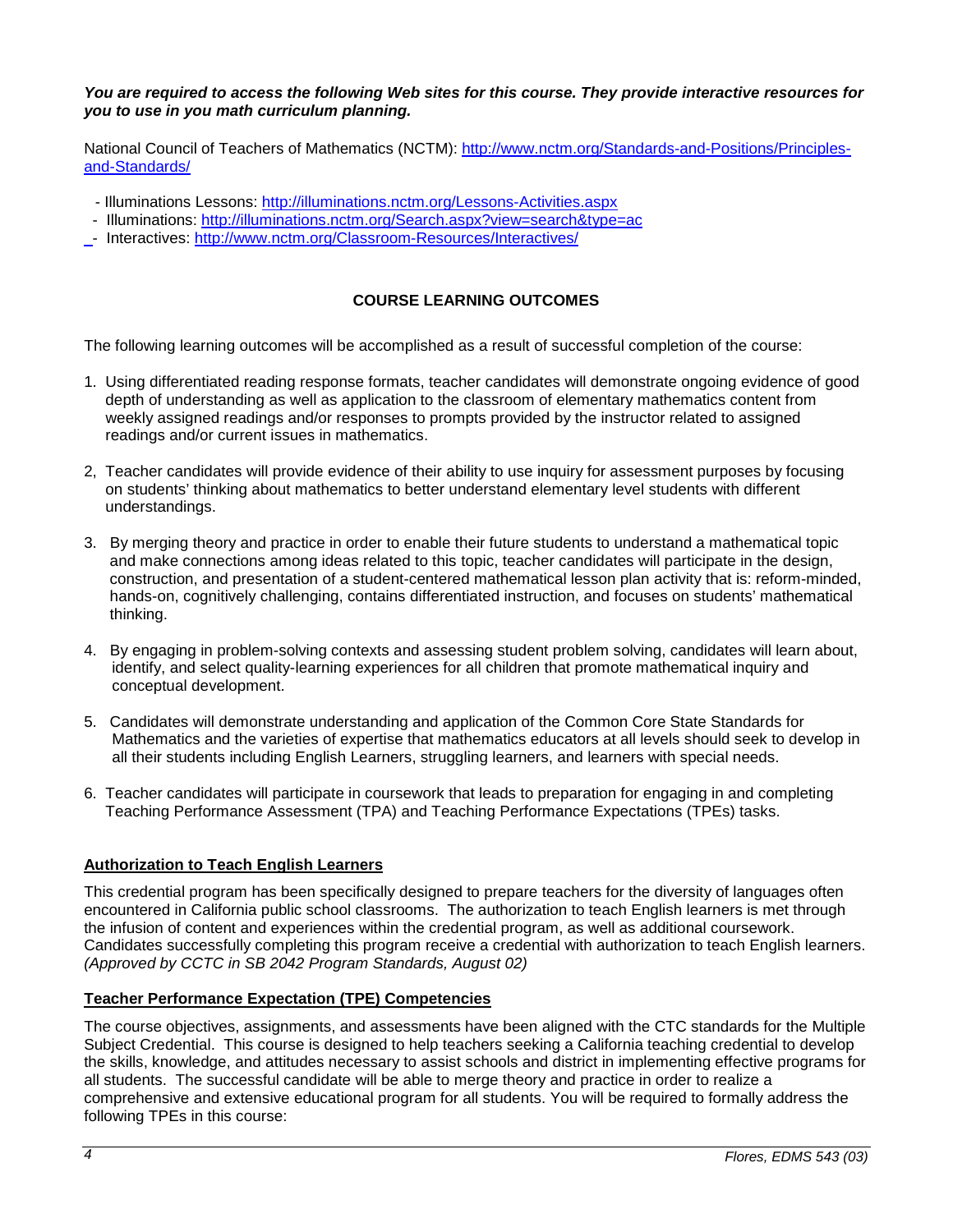## **Primary Emphases**:

- TPE 1a-Subject Specific Pedagogical Skills for MS Teaching (Mathematics)
- TPE 2-Monitoring Student Learning During Instruction

### **Secondary Emphases**:

- TPE 3-Interpretation and Use of Assessments
- TPE 4-Making Content Accessible
- TPE 5-Student Engagement
- TPE 6a-Developmentally Appropriate Practices in Grades K-3
- TPE 6b-Developmentally Appropriate Practices in Grades 4-8
- TPE 6d- Developmentally Appropriate Teaching Practices for Special Education: Teaching the Special Education Population in the General Education Environment
- TPE 7-Teaching English Learners
- TPE 8-Learning About Students
- TPE 9-Instructional Planning
- TPE 10-Instructional Time
- TPE 11-Social Environment
- TPE 13-Professional Growth

## <span id="page-4-0"></span>**Teacher Performance Assessment**

Beginning July 1, 2008 all California credential candidates must successfully complete a state-approved Teacher Performance Assessment (TPA), as part of the credential program of preparation. During the 2015-16 academic year the CSUSM credential programs will use either the CalTPA (California Teacher Performance Assessment) or the edTPA (Educative Teacher Performance Assessment).

<span id="page-4-1"></span>Check with your program coordinator to determine which assessment is used for your credential program.

## **CalTPA**

To assist with your successful completion of the CalTPA, a series of informational seminars are offered over the course of the program. TPA related questions and logistical concerns are to be addressed during the seminars. Your attendance to TPA seminars will greatly contribute to your success on the assessment. The CalTPA Candidate Handbook, TPA seminar schedule, and other TPA support materials may be found on the SOE website:

<http://www.csusm.edu/education/CalTPA/ProgramMaterialsTPA.html>

## <span id="page-4-2"></span>**edTPA**

Beginning in fall 2015, for newly entering initial candidates, the CSUSM assessment system is the edTPA. To assist with your successful completion of the edTPA, a capstone class is part of your curriculum. In this class edTPA related questions and logistical concerns are addressed. Additional support materials are available on the edTPA website: [http://www.edtpa.com/PageView.aspx?f=GEN\\_Candidates.html](http://www.edtpa.com/PageView.aspx?f=GEN_Candidates.html)

Additionally, to support your success in your credential program and with TPA, SOE classes use common pedagogical language, lesson plans (lesson designs), and unit plans (unit designs).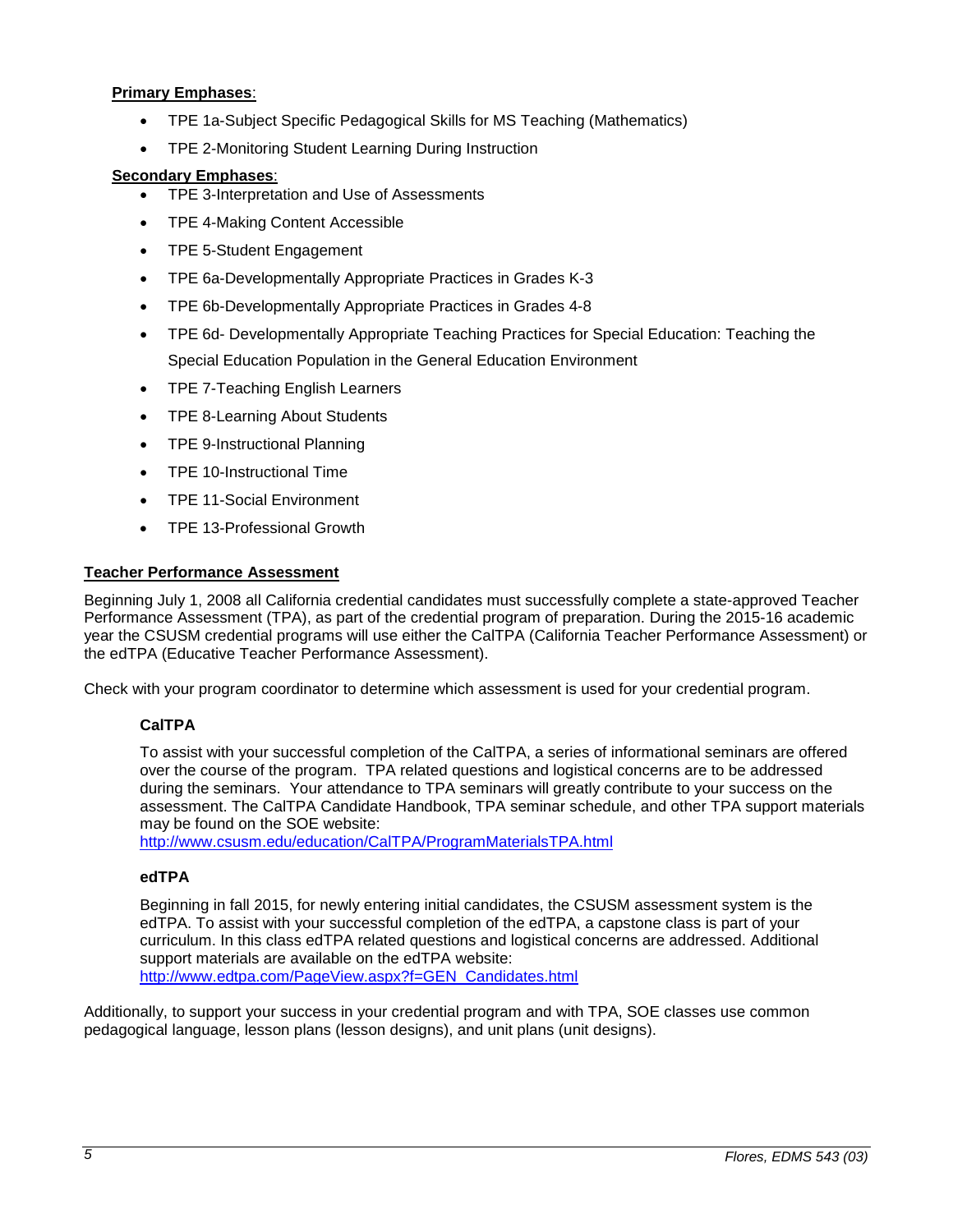## <span id="page-5-0"></span>**Assessment of Professional Dispositions**

Assessing a candidate's dispositions within a professional preparation program is recognition that teaching and working with learners of all ages require not only specific content knowledge and pedagogical skills, but positive attitudes about multiple dimensions of the profession. The School of Education has identified six dispositions – social justice and equity, collaboration, critical thinking, professional ethics, reflective teaching and learning, and life-long learning—and developed an assessment rubric. For each dispositional element, there are three levels of performance - *unacceptable*, *initial target*, and *advanced target*. The description and rubric for the three levels of performance offer measurable behaviors and examples.

The assessment is designed to provide candidates with ongoing feedback for their growth in professional dispositions and includes a self-assessment by the candidate. The dispositions and rubric are presented, explained and assessed in one or more designated courses in each program as well as in clinical practice. Based upon assessment feedback, candidates will compose a reflection that becomes part of the candidate's Teaching Performance Expectation portfolio. Candidates are expected to meet the level of *initial target* during the program.

## **PROGRAM STUDENT LEARNING OUTCOMES (PSLOs)**

<span id="page-5-1"></span>The Teacher Performance Expectation Competencies, the Teacher Performance Assessment, and the Assessment of Professional Dispositions provide the program student learning outcomes for the Multiple Subject Credential Program.

## **GENERAL CONSIDERATIONS**

## <span id="page-5-3"></span><span id="page-5-2"></span>**School of Education Attendance Policy**

Due to the dynamic and interactive nature of courses in the School of Education, all students are expected to attend all classes and participate actively. Absences and late arrivals/early departures will affect the final grade. At a minimum, students must attend more than 80% of class time, or s/he may not receive a passing grade for the course at the discretion of the instructor. Individual instructors may adopt more stringent attendance requirements. Should the student have extenuating circumstances, s/he should contact the instructor as soon as possible. *(Adopted by the COE Governance Community, December, 1997).*

For this class, if you miss one class session or are late (or leave early) more than two sessions, you cannot receive a grade of "A" and your highest possible grade is a "B". If you miss two class sessions, your highest possible grade is a "C+". **Attendance will be taken at each class session.**

If possible, please discuss with the instructor any extenuating circumstances that will cause you to miss class prior to your absence. Absence is no excuse for not turning in assignments, as they may be sent electronically (e-mail) to the instructor if an absence arises or is anticipated. Please ensure that e-mailed assignments are sent by the start of the class session that the assignment is due. **NOTE: With very few exceptions, late assignments will not be accepted.**

### <span id="page-5-4"></span>**CSUSM Academic Honesty Policy**

Students will be expected to adhere to standards of academic honesty and integrity, as outlined in the Student Academic Honesty Policy. All assignments must be original work, clear and error-free. All ideas/material that are borrowed from other sources must have appropriate references to the original sources. Any quoted material should give credit to the source and be punctuated accordingly.

Academic Honesty and Integrity: Students are responsible for honest completion and representation of their work. Your course catalog details the ethical standards and penalties for infractions. There will be zero tolerance for infractions. If you believe there has been an infraction by someone in the class, please bring it to the instructor's attention. The instructor reserves the right to discipline any student for academic dishonesty, in accordance with the general rules and regulations of the university. Disciplinary action may include the lowering of grades and/or the assignment of a failing grade for an exam, assignment, or the class as a whole.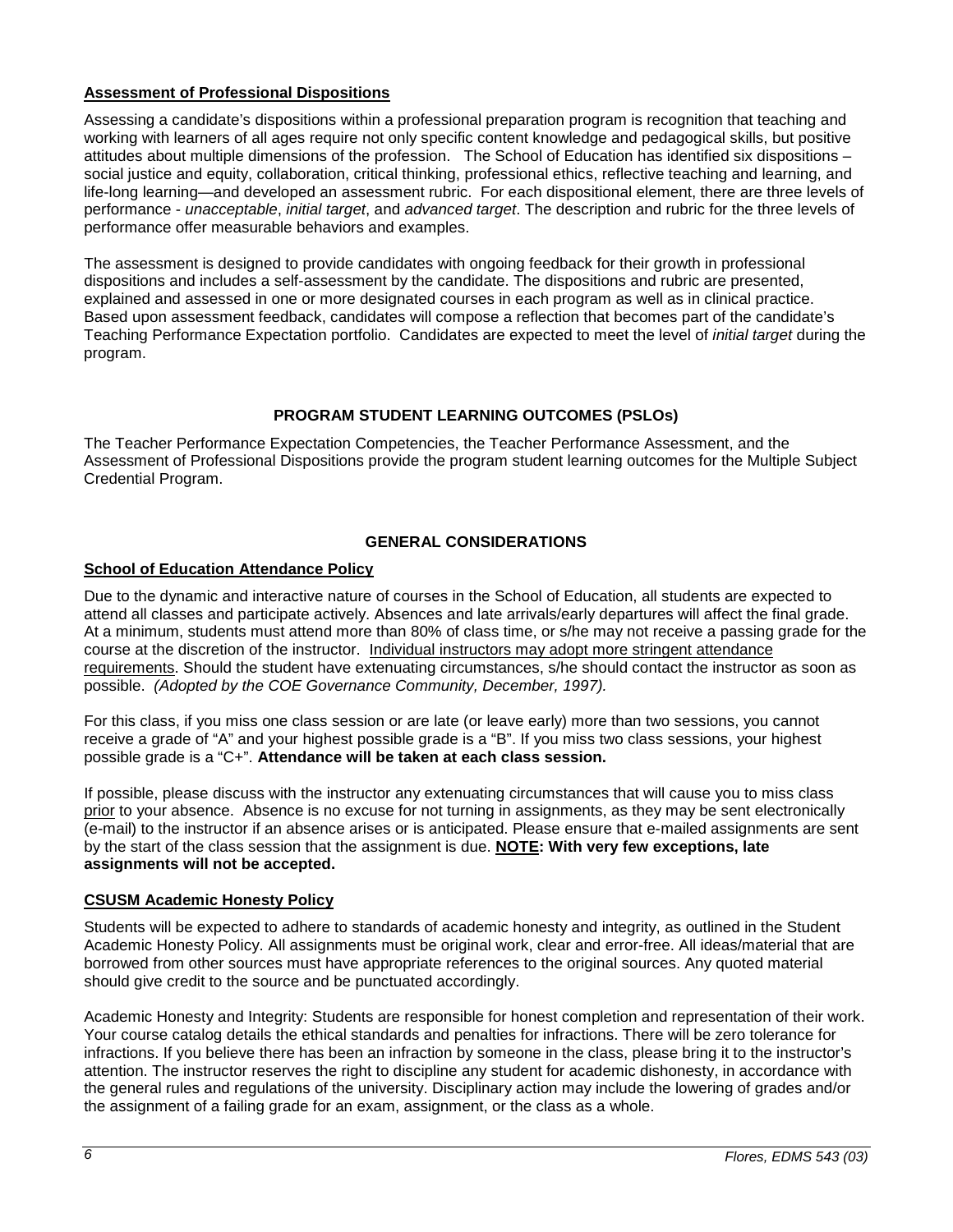Incidents of Academic Dishonesty will be reported to the Dean of Students. Sanctions at the University level may include suspension or expulsion from the University. Refer to the full Academic Honesty Policy at: [http://www.csusm.edu/policies/active/documents/Academic\\_Honesty\\_Policy.html](http://www.csusm.edu/policies/active/documents/Academic_Honesty_Policy.html)

## <span id="page-6-0"></span>**Plagiarism**

As an educator, it is expected that each candidate will do his/her own work, and contribute equally to group projects and processes. Plagiarism or cheating is unacceptable under any circumstances. If you are in doubt about whether your work is paraphrased or plagiarized see the Plagiarism Prevention for Students website [http://library.csusm.edu/plagiarism/index.html.](http://library.csusm.edu/plagiarism/index.html) If there are questions about academic honesty, please consult the University catalog.

### <span id="page-6-1"></span>**Students with Disabilities Requiring Reasonable Accommodations**

Candidates with disabilities who require reasonable accommodations must be approved for services by providing appropriate and recent documentation to the Office of Disabled Student Services (DSS). This office is located in Craven Hall 4300, and can be contacted by phone at (760) 750-4905, or TTY (760) 750-4909. Candidates authorized by DSS to receive reasonable accommodations should meet with their instructor during office hours or, in order to ensure confidentiality, in a more private setting.

### <span id="page-6-2"></span>**All University Writing Requirement**

In keeping with the All-University Writing Requirement, all three-unit courses must have a writing component of at least 2,500 words (approximately 10 pages), which will be administered in a variety of ways in this course including lesson plans, assessment assignment reports, a case study report, course text reading responses, written reflections, and math learning centers plans.

## <span id="page-6-3"></span>**Course Format**

Face-to-face course

## <span id="page-6-4"></span>**Use of Technology**

Candidates are expected to demonstrate competency in the use of various forms of technology (i.e. word processing, electronic mail, Moodle, use of the Internet, and/or multimedia presentations). This course infuses technology competencies to prepare candidates to use such tools, emphasizing their use in both teaching practice and student learning. Specific requirements for course assignments with regard to technology are at the discretion of the instructor. Keep a digital copy of all assignments for use in your teaching portfolio. All assignments will be submitted online, and some will be submitted in hard copy as well. Details will be given in class.

This course infuses technology competencies to prepare candidates to use such tools, emphasizing their use in both teaching practice and student learning. Students are expected to demonstrate competency in the use of various forms of technology (i.e., word processing, electronic mail, Moodle, use of the Internet, and/or multimedia presentations). Specific requirements for course assignments with regard to technology are at the discretion of the instructor. Please keep a digital copy of all assignments for use in your teaching portfolio. Some assignments will be submitted online and some will be submitted in hard copy as well. Specific details will be given in class.

*You must use your campus email account for this class. The best way to contact me is by e-mail.* 

## <span id="page-6-5"></span>**Electronic Communication Protocol**

Electronic correspondence is a part of your professional interactions. If you need to contact the instructor, e-mail is often the easiest way to do so. It is my intention to respond to all received e-mails in a timely manner. Please be reminded that e-mail and on-line discussions are a very specific form of communication, with their own nuances and etiquette. For instance, electronic messages sent in all upper case (or lower case) letters, major typos, or slang, often communicate more than the sender originally intended. With that said, please be mindful of all e-mail and on-line discussion messages you send to your colleagues, to faculty members in the School of Education, or to persons within the greater educational community. All electronic messages should be crafted with professionalism and care.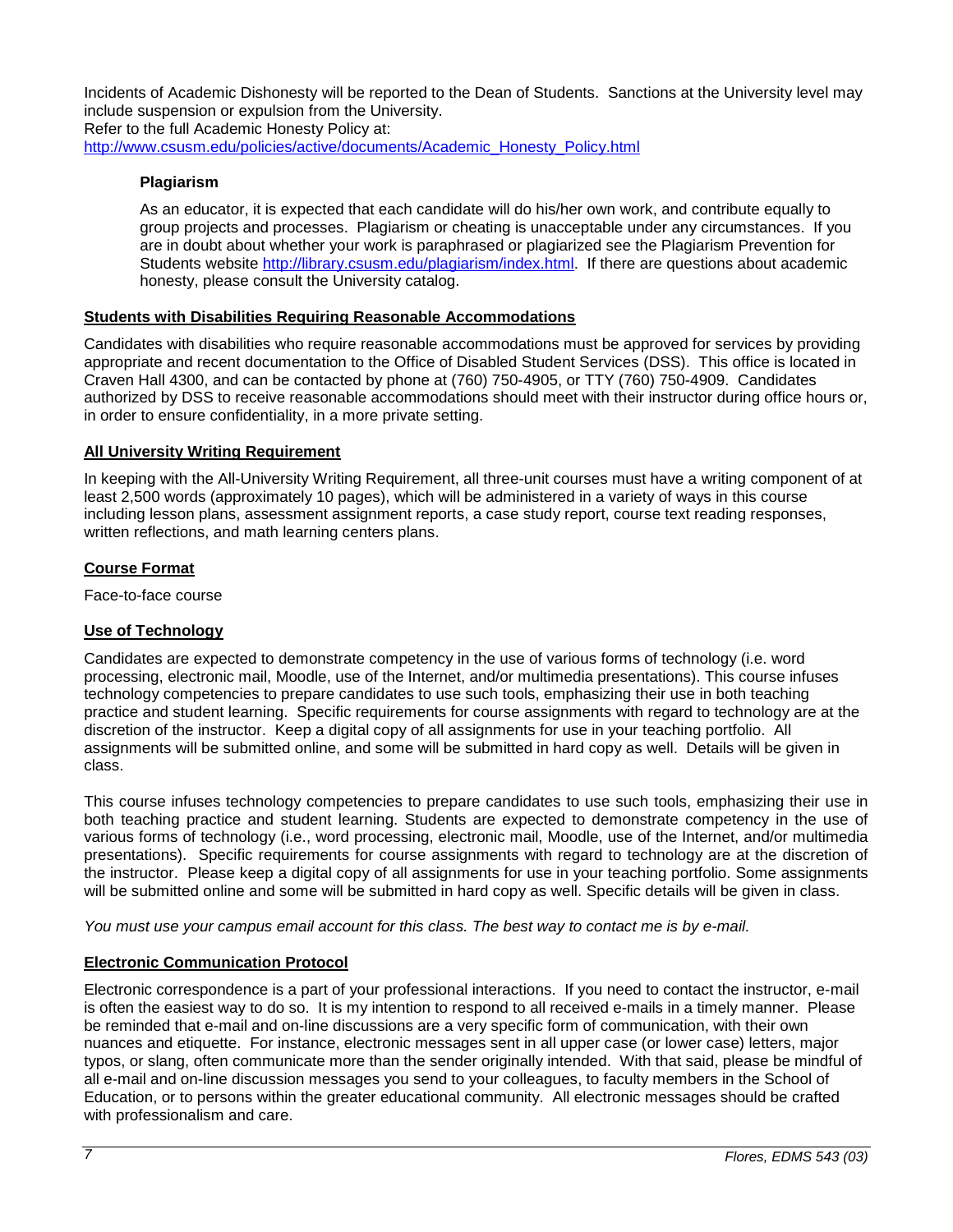Things to consider:

- Would I say in person what this electronic message specifically says?
- How could this message be misconstrued?
- Does this message represent my highest self?
- Am I sending this electronic message to avoid a face-to-face conversation?

In addition, if there is ever a concern with an electronic message sent to you, please talk with the author in person in order to correct any confusion.

### <span id="page-7-0"></span>**Computer Use During Class Sessions**

You are welcome to use a laptop computer in class when working on class assignments, for example. However, you will need to save checking email or other personal computer use for time outside of class. Most students find it disruptive when they are focusing on class activities or listening to presentations and can hear keyboarding in the classroom. When the instructor or your cohorts are speaking or when class activities are in proceeding, your computer will not be in use. Your kind consideration is greatly appreciated by all!

## <span id="page-7-1"></span>**Cell Phones**

Please *turn off* your cell phone before the start of each class. In addition, there will be no texting during class. It is unprofessional for teachers to use their cell phone during meetings with peers or during professional development activities (our class is considered professional development!)

## <span id="page-7-2"></span>**Person-First Language**

Use "person-first" language in all written and oral assignments and discussions (e.g., "student with autism" rather than "autistic student"). Disabilities are not persons and they do not define persons, so do not replace personnouns with disability-nouns. Further, emphasize the person, not the disability, by putting the person-noun first.

## **COURSE REQUIREMENTS AND GRADED COURSE COMPONENTS**

## <span id="page-7-4"></span><span id="page-7-3"></span>**Course Assignments Tied To Course Learning Outcomes**

Each written assignment is expected to have a clear organizational presentation and be free of grammar, punctuation and spelling errors. There will be a reduction in points for the above-mentioned errors. Late assignments will not be accepted, unless extenuating circumstances can be properly substantiated. Prepare carefully for class, be ready to discuss readings and assignments thoughtfully, and actively participate in all class activities. Note the Description of Exemplary Students in this syllabus (p. 11).

| Assignments |                                                                                                                                              | Assignment<br>Possible Points | Total %<br>of Course |
|-------------|----------------------------------------------------------------------------------------------------------------------------------------------|-------------------------------|----------------------|
|             | 1. Active Participation and Collaboration (all or nothing credit given)                                                                      | 5 pts.                        | 5%                   |
|             | 2. Math Book Club: Reading Accountability based on differentiated<br>responses. Also, online forums, reflections, and other class activities | 60 pts.                       | 15%                  |
|             | 3. Student Mathematics Case Study                                                                                                            | $100$ pts.                    | 25%                  |
| 4.          | <b>Mathematical Lesson Design</b>                                                                                                            | 25 pts.                       | 25%                  |
|             | 5. Mathematics Learning Activity and Implementation                                                                                          | 25 pts.                       | 25%                  |

## <span id="page-7-5"></span>**Final Exam Statement**

There is no final exam in this course.

## <span id="page-7-6"></span>**Grading Standards**

Total percentage of the course for each assignment is indicated in the list of assignments and in the assignment descriptions. A complete description of final outcome grading standards is located on p. 9 of this syllabus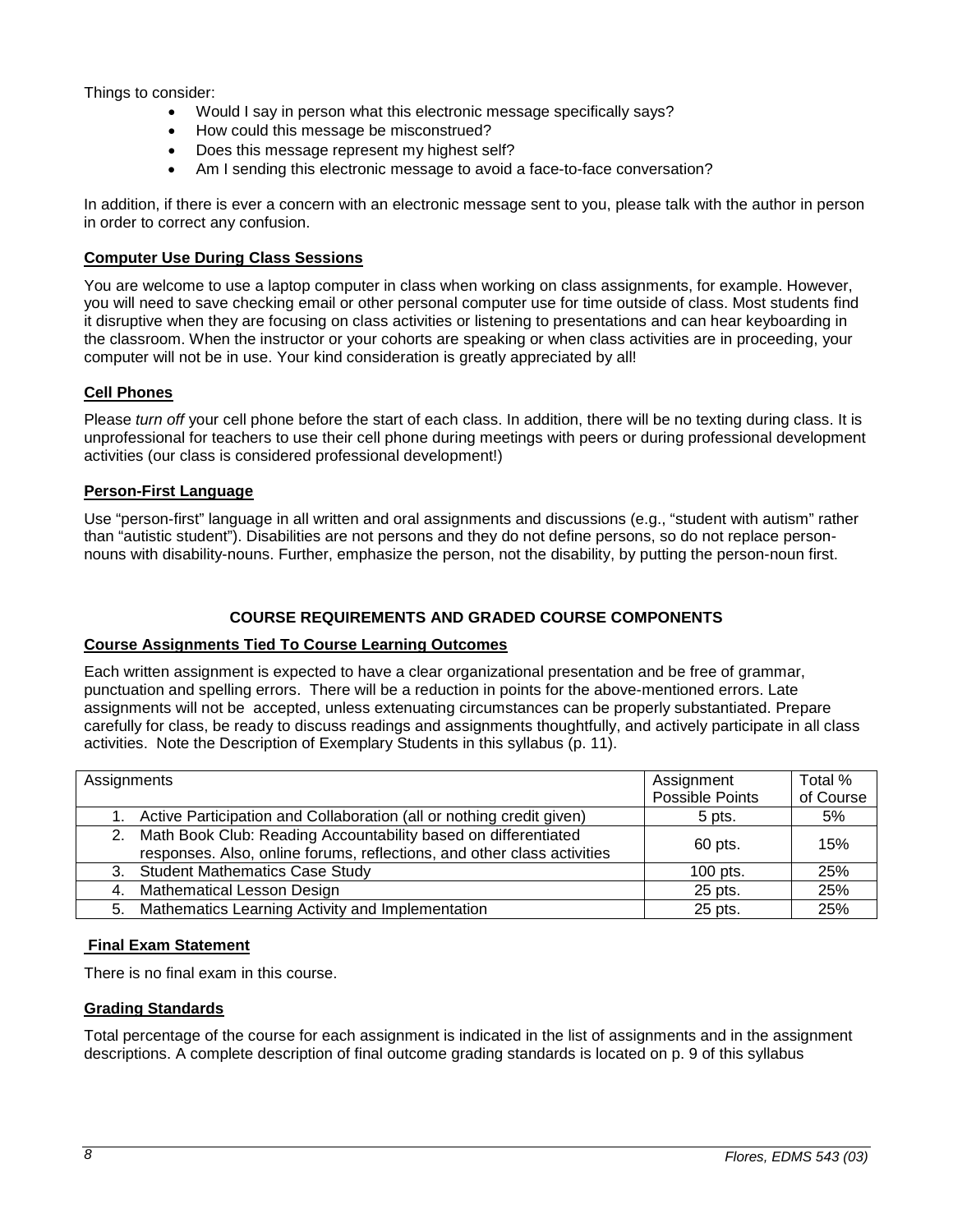### <span id="page-8-0"></span>**Policy on Late/Missed Work**

Due to the nature of course assignments that require timely preparation and planning, with very few exceptions, late assignments will not be accepted. Please contact the course instructor if there are extenuating circumstances that impede the completion of a course assignment by the DUE date.

### <span id="page-8-1"></span>**Student Collaboration Policy**

Candidates will be required to work collaboratively on selected assignments and projects with classroom peers. The expectation for such collaborations is that each candidate will contribute equitably to the process and final product.

## **DESCRIPTIONS OF ASSIGNMENTS**

<span id="page-8-2"></span>*The relative weight for each assignment is indicated as a percentage of the total course grade.*

*Detailed assignment guidelines and scoring rubrics will be provided on Moodle.* 

## <span id="page-8-3"></span>**1. Active Participation and Collaboration (5%) - Individual**

Defined as actively engaging and contributing in all class discussions and activities, students will be evaluated daily. You are expected to actively participate in discussions, group work, presentations, and hands-on activities throughout the course. A *positive professional disposition* includes a willingness to consider and discuss new ideas objectively and to exhibit curiosity, perseverance and seriousness about improving oneself as a teacher. All students are expected to exhibit professional behavior and demeanor at all times. *All or nothing credit is given for this course component.* 

### <span id="page-8-4"></span>**2. Reading Accountability/Book Club: Demonstrating Evidence of Understanding (20%) – Individual**

Each week students will :

- a. Choose one chapter each week from the assigned readings and provide evidence of having read and understood the content of the chosen chapter. You may choose to demonstrate your knowledge of **ALL** the Big Ideas contained in the reading by preparing a graphic organizer, a concept map, a bulleted list, drawings, or another method of your choice. The complete list of choices is located in a Moodle course folder to be highlighted by the course instructor. Note: regardless of which method you choose to represent your learning, **ALL** key concepts in the reading *must be represented. You will also be part of a Book Club group in this course where* you will share your learning with your group peers.
- b. Reflection papers will also be related to self-assessment and other course-related activities and assignments designed for students to demonstrate their understanding of the text and other readings per the instructor's guidelines.

## <span id="page-8-5"></span>**3. Student Mathematics Case Study (30%) - Individual**

The purpose of this assignment is for you to learn how to assess an elementary student's initial mathematical level of understanding by conducting short diagnostics tests, determining interventions that could support the student's mathematics achievement, and documenting the student's progress over a five to six-week period. You will conduct the mathematics case study on an elementary student in your practicum classroom or in your tutoring classroom during the duration of this course. Please consult with the teacher and explain the assignment so that he/she can designate a student for you to assess. The student's name and descriptive information will remain anonymous throughout the case study. More details and guidelines will be provided in class and the assignment guidelines, assignment rubric, and other related materials can be found on Moodle Session 2.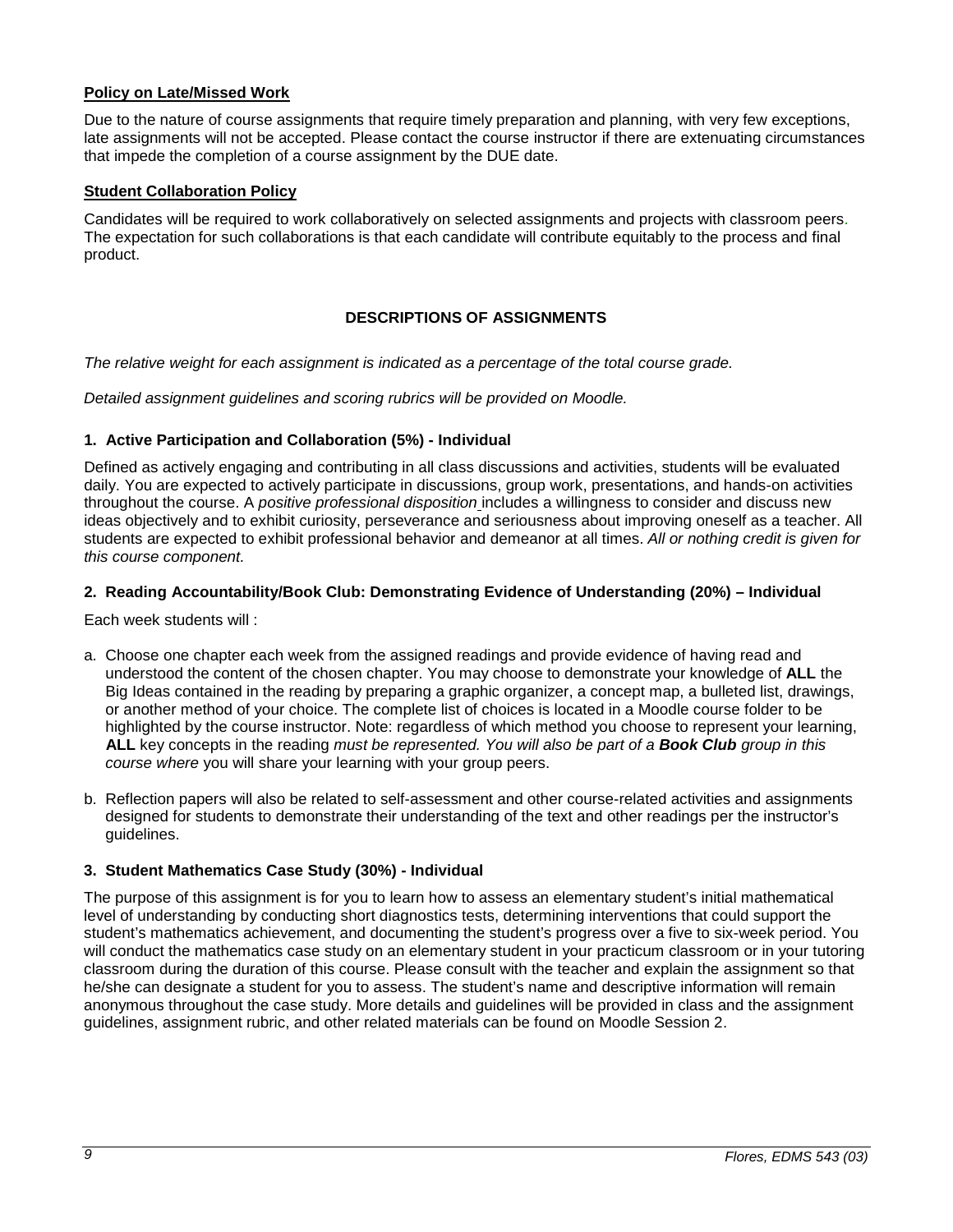## <span id="page-9-0"></span>**4. Mathematical Lesson Design: Teaching Through Problem Solving (25%) – In pairs**

The purpose of this assignment is to help you learn how to design effective problem-based mathematical activities and lessons and to provide an opportunity for you to practice teaching mathematics. Working in small groups of 2- 3 members, your team will design one **student-centered** standards-based lesson (approximately 25-30 minutes in length) that you will present in your cohort class according to the course schedule of topics located in this syllabus. Please avoid teacher directed lessons.

In your lesson, you must focus on problem-based activities, and the lesson must be differentiated. Your lesson activity must be reform-minded, hands-on, cognitively challenging, contain differentiated instruction, focus on students' mathematical thinking, AND *provide the opportunity for you to gather evidence of student learning (i.e., student work that you can assess) if you were to implement the lesson in a practicum classroom.* Pease ensure that your lesson design is based on problem-solving strategies and **not** on procedural mechanics or math "worksheets".

*NOTE: NO Bingo games or candy manipulatives for your lesson activity! You will present your lesson to the cohort according to the course schedule. However, your lesson may be a mathematical game that focuses on developing conceptual understanding. More specific details and guidelines will be given in class. The lesson design template is attached to this syllabus.*

### <span id="page-9-1"></span>**5. Mathematics Learning Activity/Learning Centers- In Small Collaborative Groups: (20%)**

The purpose of this assignment is to provide you with opportunities to (1) experience teaching a math activity in a small group setting, (2) practice questioning skills and strategies to engage all students, (3) reflect on student learning and adjust teaching accordingly.

You will be assigned to a group of 2 class members, and the group will choose a specific chapter in the course text as well decide **which grade level each member** will concentrate on. **Each member** will select **one** activity from the chapter to teach to small groups in our class in the form of *learning centers*. Choose activities that help the class understand the big ideas in the chapter and that demonstrate various instructional strategies. Once you have written your MLA, *you should practice it with at least 2 students before presenting it to your peers.* This practice will help you make any needed adjustments/amendments before allowing access of your lesson to your peers. Presentation to peers will be according to the Course Schedule in this syllabus (pp. 13-14).

*On the day of presentation to your peers (5%),* each individual activity should take about 10 minutes. If the activity in the text is too short or too long, you need to adapt it to fit the timeframe. The activity should be planned and/or adapted to show evidence of higher-order thinking and conceptual understanding. Your goal is to engage your peer teacher candidates in advancing their understanding of the key ideas, frameworks, and effective teaching strategies in the chapters.

**A detailed write-up of the activity** should include your name, an activity title, grade level, grade-level state content standards, learning objective(s), materials, a description of the activity, teaching tips for your activity, and instructional differentiation for: one EL, one SPED, and one accelerated learner (**10%**). Post your write-up to the appropriate forum link on Moodle (TBA) where all of your cohorts' MLA will be available for your future teaching. **YOU MUST PROVIDE A HARD COPY OF THE MLA WRITE-UP IN YOUR COURSE FOLDER AS WELL AS UPLOAD TO MOODLE ON THE APPROPRIATE SESSION LINK.**

This assignment has 2 additional components and will be completed with your group members:

- **1.** Chapter Presentation: Your group will put together a *5-minute* PPT presentation about the chapter, highlighting instructional strategies, models, sample types of problems, and the features that you will be demonstrating in your learning center activities. Give an overview presentation—do not present every piece of information. *You must adhere to your 5-minute time limit!* •
- 2. Each member will write a one-page reflection (due 1 week after you have taught your activity to a small group of elementary students). The reflection should describe the effectiveness of your individual math activity. To what extent were all of your learners able to complete the activity (making content accessible) and how did you know? What worked and what didn't (student engagement)? In what ways did you modify the activity and why? What was the level of thinking in the activity? How were you able to assess their understanding? How would you modify the activity the next time? *Please submit a hard copy of your reflection to the course instructor in your course folder.* **(5%).**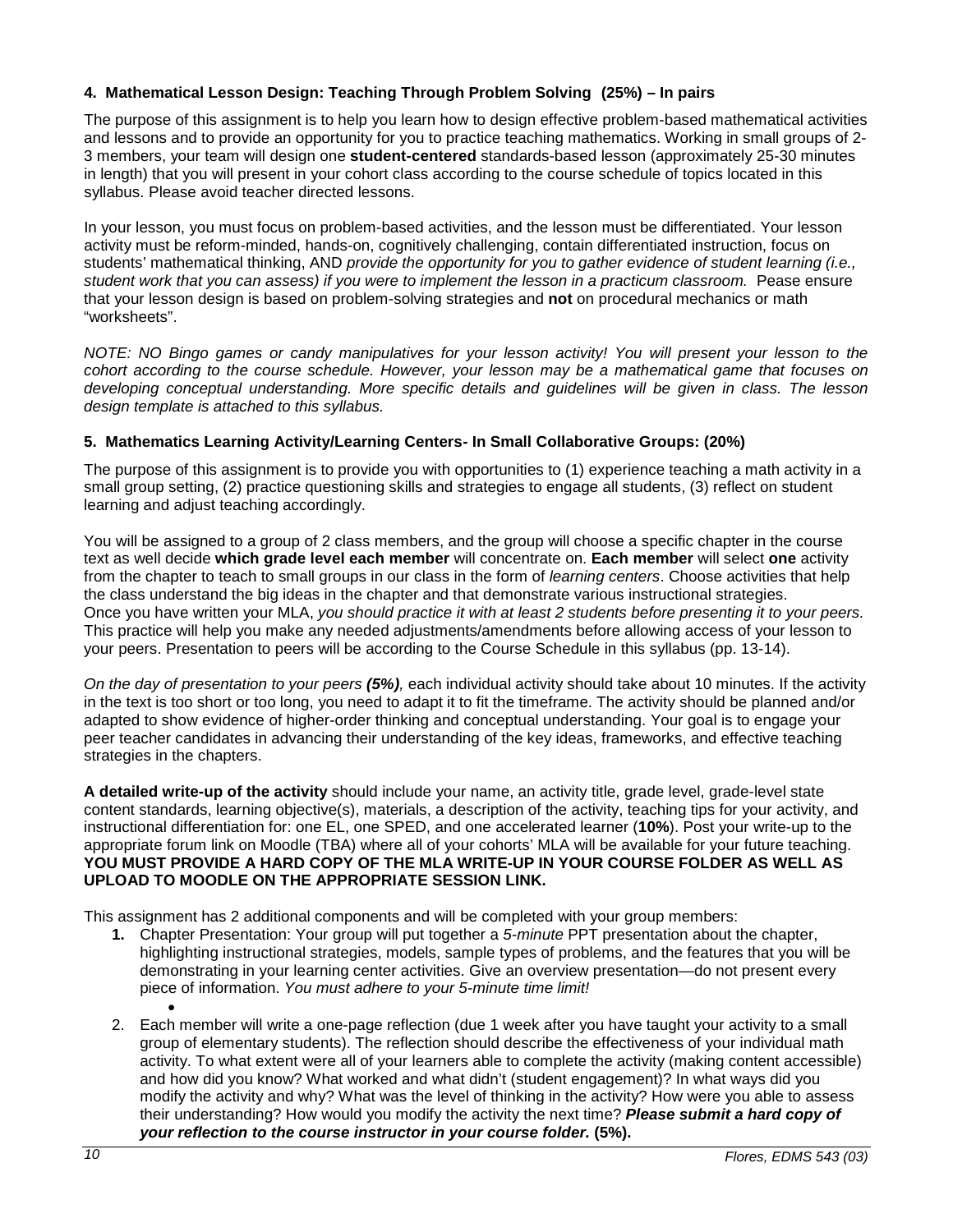<span id="page-10-0"></span>

| Grades for this course will be based on the following grading scale: |                                       |                                                 |  |  |
|----------------------------------------------------------------------|---------------------------------------|-------------------------------------------------|--|--|
| $A = 93\% - 100\%$ $A = 90\% - 92\%$                                 |                                       | $B+ = 87\% - 89\%$ B = 83% - 86 % B - 80% - 82% |  |  |
|                                                                      |                                       |                                                 |  |  |
|                                                                      | $C_+ = 77\% - 79\%$ $C = 73\% - 76\%$ | $C = 70\% - 72\%$ D = 60% - 69% F = below 60    |  |  |

## **Exemplary "A" Students:**

- Demonstrate serious commitment to their learning, making full use of the learning opportunities available and searching out the implications of their learning for future use.
- Complete all assignments thoroughly and thoughtfully toward the goal of developing in-depth math projects.
- Make insightful connections between all assignments and their developing overall understanding of mathematical concepts; they continually question and examine concepts in a genuine spirit of inquiry.
- **Show a high level of achievement of course goals.**

## **"B" Students:**

- Simply comply with the course requirements and expectations.
- **Complete all assignments, usually thoroughly and thoughtfully.**<br> **Lisually connect assignments to their developing overall unders**
- Usually connect assignments to their developing overall understanding of mathematical concepts; may be satisfied with accepting their learning as it is received without deeply examining concepts or seeking a higher level of understanding.
- Show reasonable achievement of course goals.

**Remember! You are required to maintain a B average (3.0 GPA) in your teacher education courses to receive a teaching credential in the State of California.**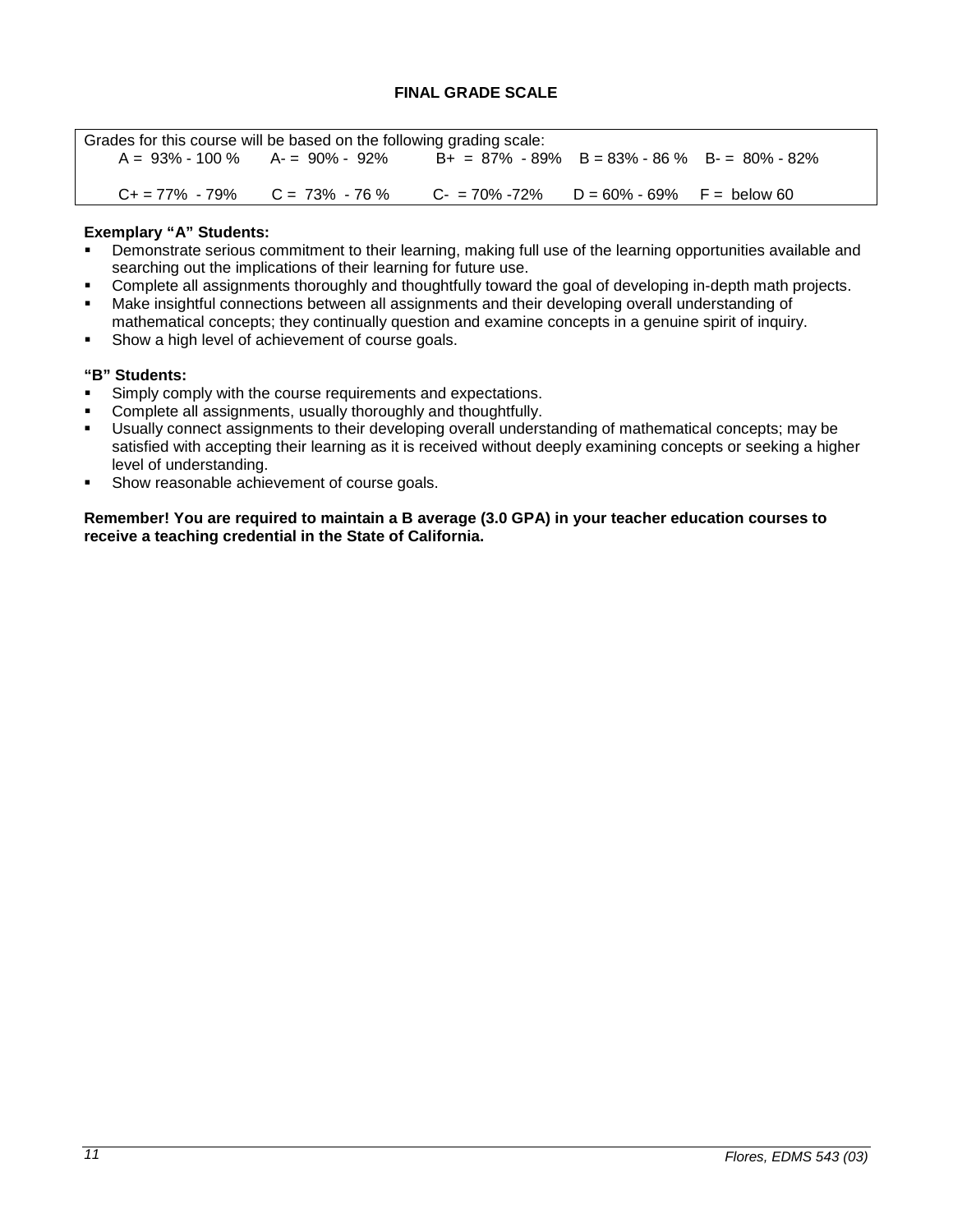# **\*\* SCHEDULE/COURSE OUTLINE**

<span id="page-11-0"></span>

| <b>DATE</b> | <b>EDMS 543 COURSE TOPICS &amp; ASSIGNMENTS</b>                     | <b>COURSE TEXT READINGS</b> |
|-------------|---------------------------------------------------------------------|-----------------------------|
| 9/04/15     | Introduction to Mathematics Education                               | 1. Teaching Mathematics     |
|             | What does it mean to "do mathematics"? (Big picture)                | in the 21 <sup>st</sup>     |
|             | Characteristics of Effective Classrooms: Overview of Instructional  | Century                     |
|             | Practices                                                           |                             |
|             | Developing understanding-How do kids learn?                         | 2 - Exploring What It       |
|             | Problem solving in the mathematics classroom                        | Means to Know               |
|             | <b>Unpacking the standards:</b>                                     | and Do Mathematics          |
|             | <b>Common Core Content Standards (CCCS) for Mathematics</b>         |                             |
|             | <b>Mathematics Framework for CA Public Schools (Draft)</b>          |                             |
| 9/11/15     | <b>Building a Math Learning Community</b>                           | 3-Teaching Through          |
|             | Lesson Planning                                                     | Problem Solving             |
|             | - Conceptual vs. procedural knowledge                               |                             |
|             | - Introduction to Cognitively Guided Instruction (CGI)              | 4 - Planning in the         |
|             | - Assessment - Connecting instruction to assessment                 | Problem-Based               |
|             |                                                                     | Classroom                   |
|             | <b>Student Math Interviews: Assessing Student Learning</b>          | 5 - Building Assessment     |
|             |                                                                     | into Instruction            |
|             | <b>Student Mathematics Case Study Assignment Overview</b>           |                             |
|             |                                                                     |                             |
|             | <b>Group presentations of assigned CCCS for Mathematics</b>         |                             |
|             |                                                                     |                             |
|             |                                                                     | <b>Book Club 1</b>          |
| 9/18/15     | <b>Math and Special Populations: Creating Inclusive Mathematics</b> | 6 - Teaching Mathematics    |
|             | <b>Classrooms</b>                                                   | Equitably to                |
|             |                                                                     | All Children                |
|             | Number Sense I: What it means and how we can help children          |                             |
|             | develop it.                                                         | 8 - Developing Early        |
|             |                                                                     | <b>Number Concepts</b>      |
|             | Technology in Mathematics: NCTM                                     | and Number Sense            |
|             |                                                                     | <b>Book Club 2</b>          |
| 9/25/15     | <b>Number Sense II:</b>                                             | 9 - Developing Meanings     |
|             | Classification of word problems for addition, subtraction,          | for the                     |
|             | multiplication, and division.                                       | Operations                  |
|             | Constructing efficient mental tools for fact mastery.               |                             |
|             |                                                                     | 10 - Helping Children       |
|             | <b>Number Sense III:</b>                                            | Master the Basic            |
|             | How do we promote understanding of place value?                     | Facts                       |
|             |                                                                     |                             |
|             | <b>Math Learning Activities x 3</b>                                 | 11 - Developing Whole-      |
|             |                                                                     | Number Place-               |
|             |                                                                     | <b>Value Concepts</b>       |
|             |                                                                     |                             |
|             |                                                                     | <b>Book Club 3</b>          |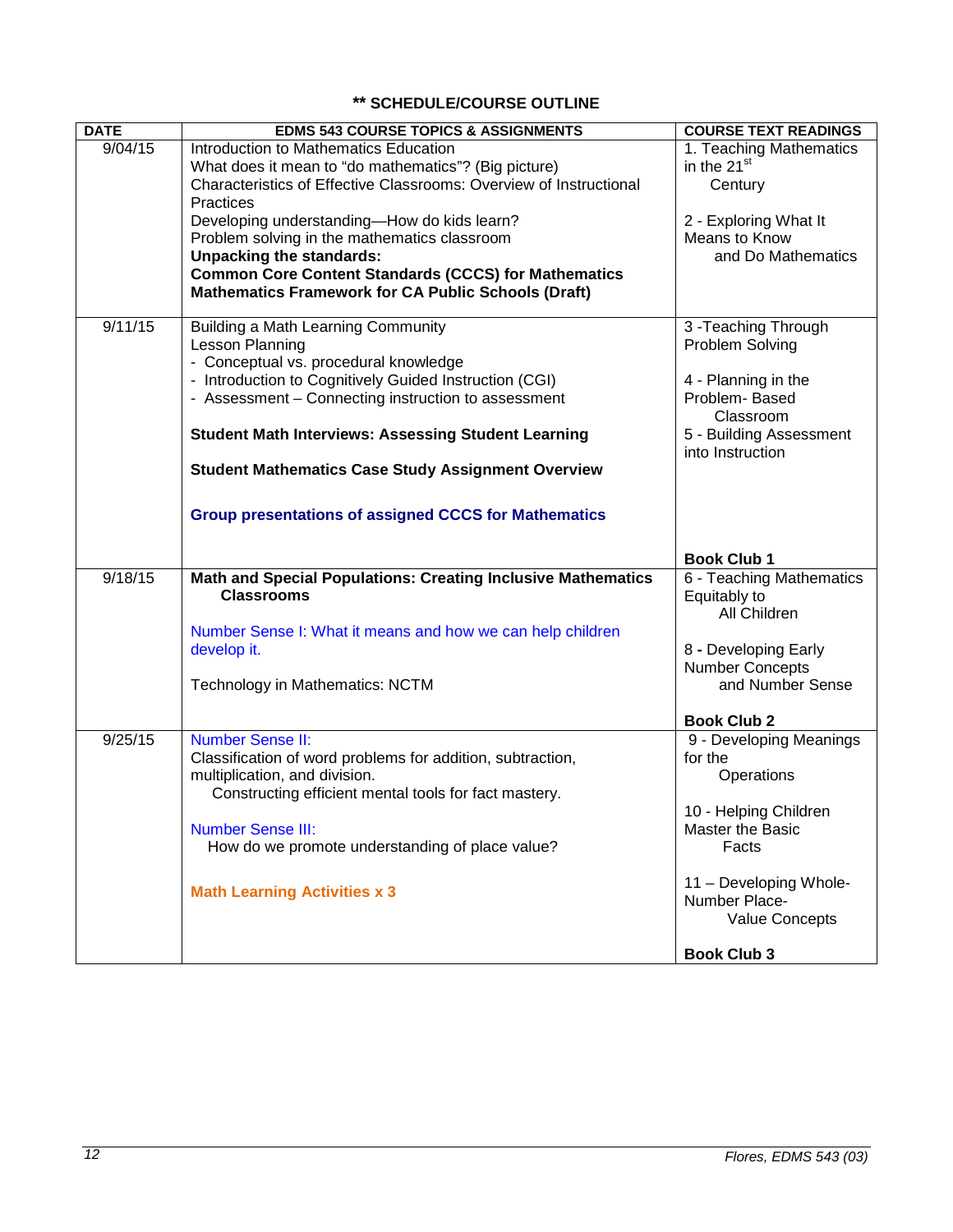| <b>DATE</b>        | <b>EDMS 543 COURSE TOPICS &amp; ASSIGNMENTS</b>                                                                                                                                                                                                            | <b>COURSE TEXT READINGS</b>                                                                                                                                         |
|--------------------|------------------------------------------------------------------------------------------------------------------------------------------------------------------------------------------------------------------------------------------------------------|---------------------------------------------------------------------------------------------------------------------------------------------------------------------|
| 10/02/15<br>$***1$ | <b>Number Sense IV:</b><br>Developing flexible methods of computation/mental<br>strategies/estimation.<br><b>Error Patterns in Computation</b>                                                                                                             | 12 - Developing<br><b>Strategies for Addition</b><br>and Subtraction<br>Computation                                                                                 |
| ***2               | <b>Classroom Lesson Presentation: Number and Operations in</b><br>Base-10 (grades 1, 2, 3, or 4)<br>Algebraic Reasoning and Functions - Exploring patterns, variables,<br>and equations.<br><b>Classroom Lesson Presentation: Operations and Algebraic</b> | 13 - Developing Strategies<br>for<br>Multiplication and<br><b>Division</b><br>Computation                                                                           |
|                    | Thinking (grades 1, 2, or 3)<br><b>Math Learning Activities x 2</b>                                                                                                                                                                                        | 14 - Algebraic Thinking:<br>Generalizations,<br>Patterns, and<br>Functions                                                                                          |
|                    |                                                                                                                                                                                                                                                            | <b>Book Club 4</b>                                                                                                                                                  |
| 10/09/15<br>$***3$ | <b>Lesson Classroom Presentation: Operations and Algebraic</b><br>Thinking (grades 4 or 5)                                                                                                                                                                 |                                                                                                                                                                     |
| ***4               | <b>Fractions I:</b><br>Constructing understanding of fractions; fraction computation<br><b>Classroom Lesson Presentation: Number and Operations:</b><br>Fractions (grades 3, 4, or 5) x 2<br><b>Math Learning Activities x 2</b>                           | 15 - Developing Fraction<br>Concepts<br>16 - Developing<br><b>Strategies for Fraction</b><br>Computation<br>17 - Developing Concepts<br>of Decimals<br>and Percents |
|                    |                                                                                                                                                                                                                                                            | <b>Book Club 5</b>                                                                                                                                                  |
| 10/16/15           | Measurement - Customary and metric system                                                                                                                                                                                                                  |                                                                                                                                                                     |
| $***5$             | <b>Classroom Lesson Presentation: Measurement and Data</b><br>(grades K, 1, 2, 3, 4, or 5)                                                                                                                                                                 | 18 - Proportional<br>Reasoning                                                                                                                                      |
| $***6$             | Geometry – Developing geometric reasoning and spatial sense                                                                                                                                                                                                | 19 - Developing<br>Measurement<br>Concepts                                                                                                                          |
|                    | Classroom Lesson Presentation: Geometry (grades K, 1, 2, or 3)<br>x <sub>2</sub>                                                                                                                                                                           | 20 - Geometric Thinking                                                                                                                                             |
|                    | <b>Math Learning Activities x 2</b>                                                                                                                                                                                                                        | and Geometric<br>Concepts                                                                                                                                           |
|                    |                                                                                                                                                                                                                                                            | <b>Book Club 6</b>                                                                                                                                                  |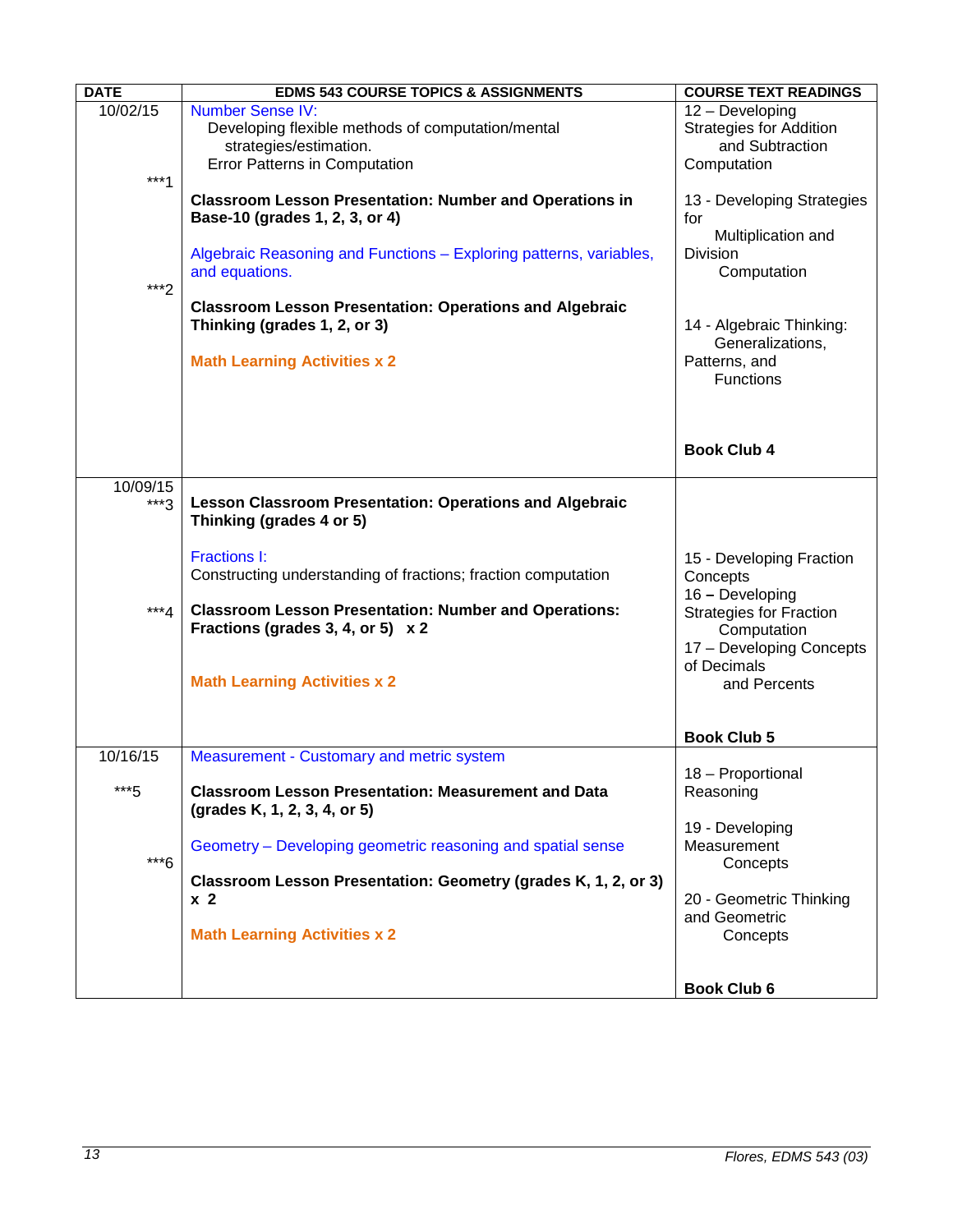| <b>DATE</b> | <b>EDMS 543 COURSE TOPICS &amp; ASSIGNMENTS</b>                                                                                           | <b>COURSE TEXT READINGS</b>                                            |
|-------------|-------------------------------------------------------------------------------------------------------------------------------------------|------------------------------------------------------------------------|
| 10/23/15    | Probability & Data Analysis - Developing meaningful experiences in<br>gathering and displaying statistical data.                          | 21 - Developing Concepts<br>of Data                                    |
| $***7$      | Exploring concepts of chance, simple and independent events.                                                                              | Analysis                                                               |
|             | Classroom Lesson Presentation: Geometry (grades 4 or 5)                                                                                   | 22 - Exploring Concepts<br>of Probability                              |
|             |                                                                                                                                           | <b>DUE: Student</b><br><b>Mathematics Case</b><br><b>Study Written</b> |
|             |                                                                                                                                           | <b>Report</b>                                                          |
|             |                                                                                                                                           | <b>Upload to Moodle</b><br>AND a hard                                  |
|             |                                                                                                                                           | copy placed in<br>course folder                                        |
|             | <b>Assessment</b> - This competency will be infused throughout the<br>course. Use this chapter as one reference for planning instruction. | 5 - Building Assessment<br>into Instruction                            |
|             | <b>Technology</b> – This competency will be infused throughout the                                                                        |                                                                        |
|             | course. Use this chapter as an ongoing reference.                                                                                         | 7 - Using Technological                                                |
|             |                                                                                                                                           | Tools to Teach<br>Mathematics                                          |

**\* \* NOTE: While this syllabus is carefully planned, it may be modified or adjusted at any time in response to the learning needs of the class.**

# **Color Coding Legend:**

Blue = Mathematical Content and Course Topics Orange = Mathematical Learning Activities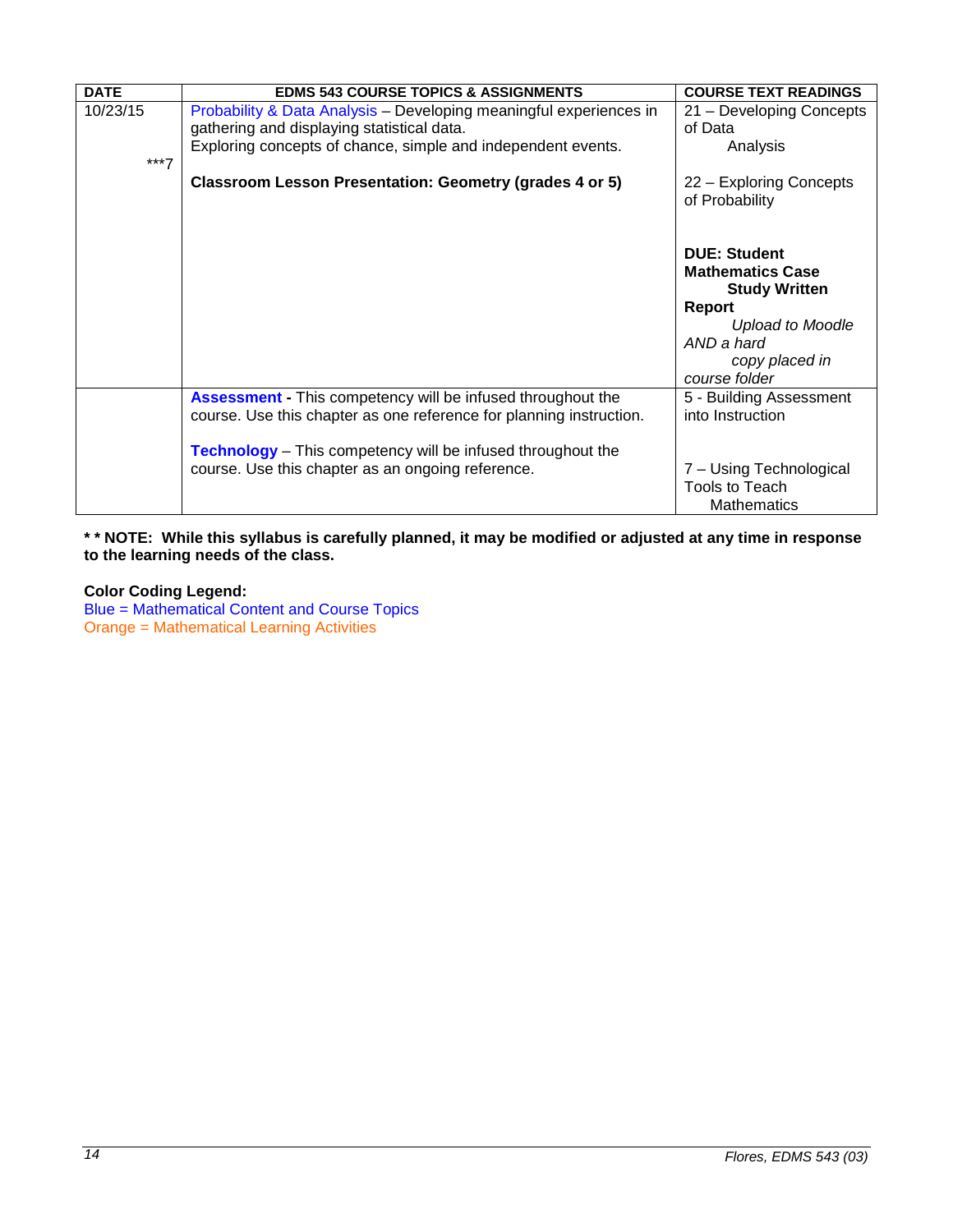## **LESSON DESIGN ELEMENTS**

#### <span id="page-14-0"></span>**Elements of the learning experience**

**Lesson Title**: What is the title of your lesson?

**Grade Level:**

**Content Area:** *Mathematics*

**Subject Matter:** *Number Sense, Measurement and Geometry, Algebra and Functions, Statistics, Data Analysis and Probability, Mathematical Reasoning*

**Time period for the learning experience:** 

**CA Common Core State Standards – Mathematics**: *State-adopted content standards* **CA Common Core State Standards for Mathematical Practice:** *Which practices/skills will your lesson address?*

 *Annotate both content standards and mathematical practices used in your lesson.*

**Lesson objective(s) based on the content standards**: What do you want students to be able to do as a result of active engagement and learning in your lesson? What do you want students to know when the lesson investigation is finished? Write in complete sentences. Use an action verb and explain how students will demonstrate their new knowledge and understanding.

 Example: "After successful completion of the lesson, the student will be able to demonstrate understanding

 of \_\_\_\_\_\_\_\_\_\_\_." Or, "After successful completion of the lesson, the student will be able to \_\_\_\_\_\_\_\_\_\_\_".

**Mathematical Concept(s):** What are you trying to teach? What big idea(s) is/are the focus of your lesson? Do not

say, "The students will be able to \_\_\_\_\_\_\_\_\_." (That is an objective, not a concept.)

*Example: In the set model for fractions, the whole is understood to be a set of objects and subsets of the whole make up fractional parts.*

**Class Description -** For the purpose of this assignment, the class description must include English Learners, Special Education students, and GATE students. Individualize this section based on your own assigned classroom.

> *Type of class (self contained, subject specific), time of year, general background of students learning in relationship to new learning (challenges and prior learning)*

 *English Learners: Special education: GATE student: General education:* 

### **Developmental needs of the students at this age**

*Learning needs and developmental, age-appropriate skills needed by your students based on grade level. How do students in your chosen grade level learn best? What kinds of instructional strategies best support their learning? This information is easily accessed through a Google search.*

**Student Groupings**: *How will you group students for instruction?*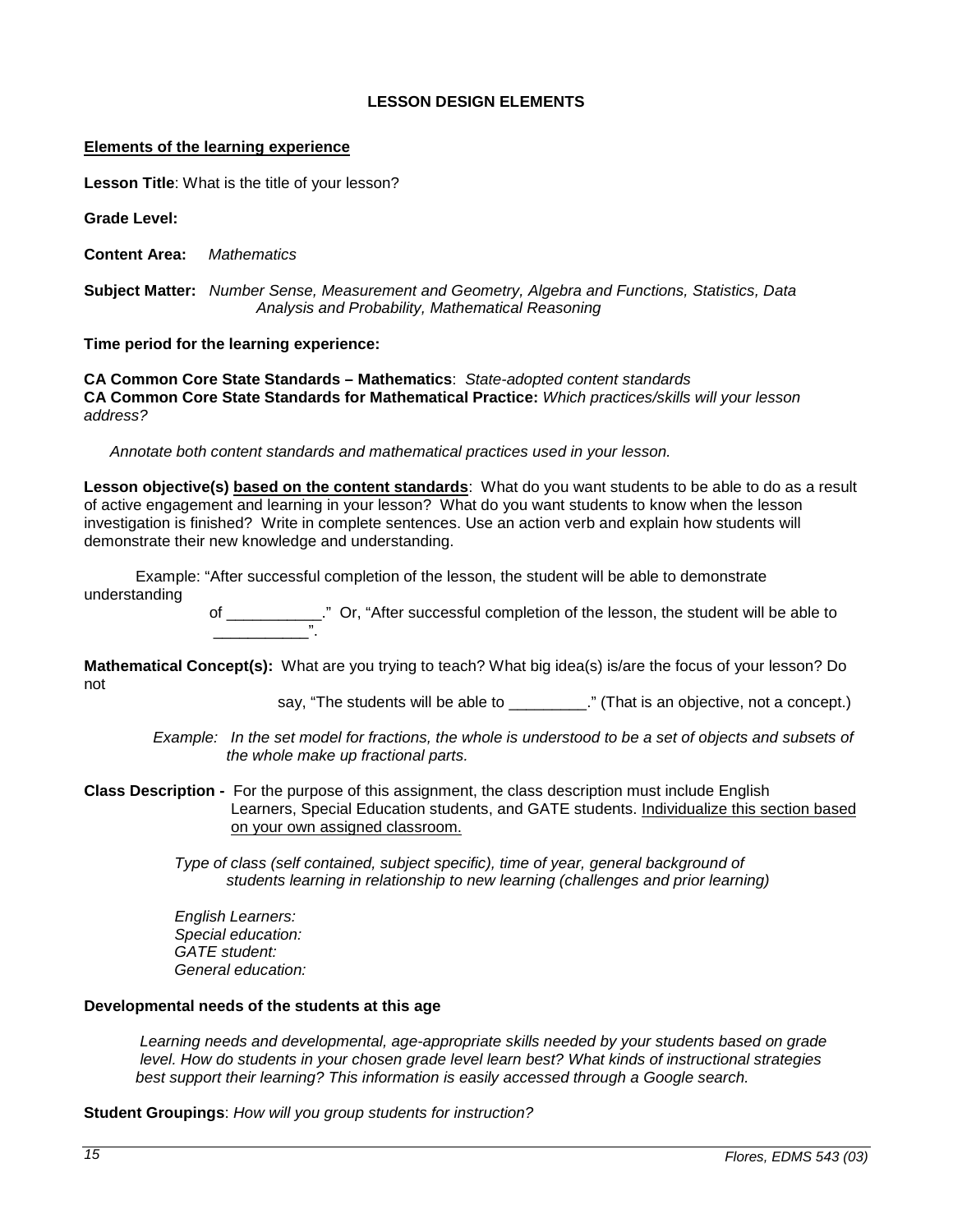**Materials/Resources/Technology:** *What does the teacher need? What do the students need? Materials should include lists of supplies that will be needed to present this lesson.*

## **Assessment Plan**

**Note:** Goals/objectives that will be assessed are based on the content standards and are tied to the Big Idea(s) (concepts) in your lesson.

*Types of assessment: Prior knowledge (pre assessment), Formative (progress monitoring), and Summative (final product)*

 *Description and Purpose of each Assessment Type listed above*

 *Feedback strategies: How students will be informed of specific successes and challenges?*

 *Description & Purpose of Differentiated/Adapted Assessment Methods for ONE of the following students:*

- *English Learner*
- *Learner with Special Needs*
	- *Learning Disability*
		- *Physical Disability*
- *GATE Student/Advanced Learners/Accelerated Learner*

 *How general assessment results will be used to inform instruction:*

### **Criteria for Assessment**

What benchmark criteria will you use to grade the assessment? How will you know if a student has successfully completed the assessment and accomplished the learning goals? What will they do to show you they have succeeded?

**NOTE:** Criteria are based on the science content standards and the learning goals/objectives in your lesson.

**Lesson Activities**: Address the subject matter lesson objectives (tied to CCSS: Mathematics and developmental needs of the students described.

### **\* Please refer to the PROBLEM-BASED THREE-PART LESSON INSTRUCTIONAL MODEL at the end of this syllabus before you begin writing this part of your lesson design**

| <b>INSTRUCTIONAL STRATEGIES-</b><br>What the teacher does during the instruction.                                                                                        | <b>Student Activities -</b><br>What the students do during the lesson and<br>independent practice. |
|--------------------------------------------------------------------------------------------------------------------------------------------------------------------------|----------------------------------------------------------------------------------------------------|
| <b>LAUNCH:</b><br>Opening the Lesson/ INTO = Before the Lesson<br>Anticipatory Set - How will you motivate and focus<br>students? What prior knowledge do students need? | What will the students do?                                                                         |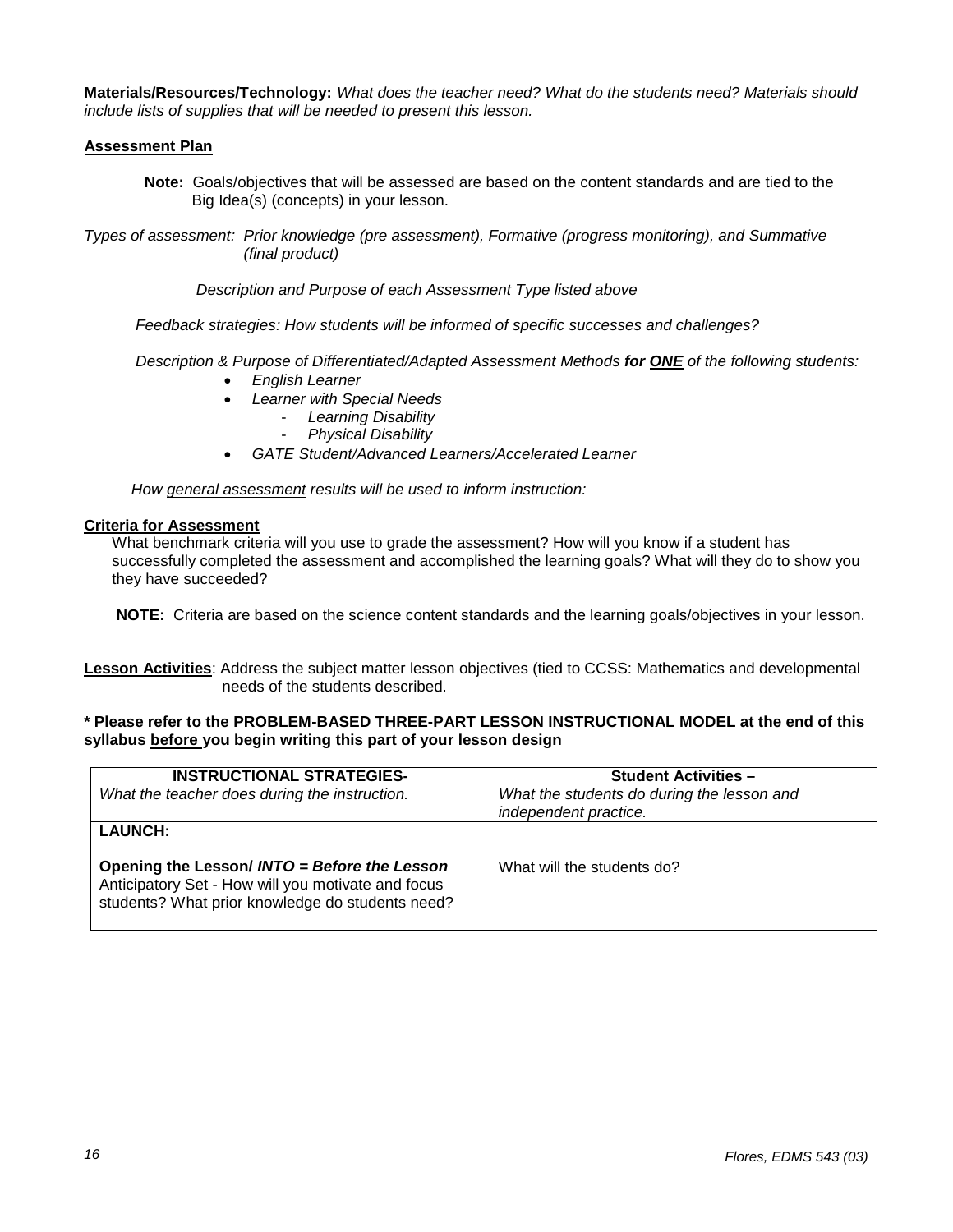| <b>INSTRUCTIONAL STRATEGIES-</b>                        | <b>Student Activities -</b>                            |
|---------------------------------------------------------|--------------------------------------------------------|
| What the teacher does during the instruction.           | What the students do during the lesson and             |
|                                                         | independent practice.                                  |
| <b>EXPLORE:</b>                                         |                                                        |
|                                                         |                                                        |
| Process/Steps of Instruction/ THROUGH = During          | For each of the steps of instruction (what the teacher |
| the Lesson                                              | does), describe what the students will do              |
|                                                         |                                                        |
| <b>Please ensure that the following GUIDING</b>         |                                                        |
| QUESTIONS are addressed in this area of your            |                                                        |
| lesson design.                                          |                                                        |
| How will you describe and model skills/tasks<br>1.      |                                                        |
| required for the lesson?                                |                                                        |
| How will you ensure that the mathematical<br>2.         |                                                        |
| concept(s) are clear and explicit?                      |                                                        |
| 3. How will support the lesson objective(s)?            |                                                        |
| How will you actively involve all students?<br>4.       |                                                        |
| How will you structure opportunities for the<br>5.      |                                                        |
| students to apply their learning in class with          |                                                        |
| support?                                                |                                                        |
| 6. How will you check for students' understanding?      |                                                        |
| How will you structure opportunities for the<br>7.      |                                                        |
| students to apply their learning in class               |                                                        |
| independently?                                          |                                                        |
| How will you ensure that the independent practice<br>8. |                                                        |
| is at the appropriate level of difficulty for the       |                                                        |
| various students?                                       |                                                        |
| How will you assess that students have met the<br>9.    |                                                        |
| learning objectives?                                    |                                                        |
| 10. What will your interventions consist of if the      |                                                        |
| learning objectives are not being met?                  |                                                        |
| <b>SUMMARY:</b>                                         |                                                        |
|                                                         |                                                        |
| Closure: How will you have students summarize           | How will the students summarize their learning?        |
| their learning to provide closure?                      |                                                        |
|                                                         |                                                        |
|                                                         |                                                        |
| <b>BEYOND = AFTER THE LESSON = EXTENDING</b>            |                                                        |
| <b>LEARNING</b>                                         |                                                        |
|                                                         | What will the students do?                             |
| Transfer: How will you structure opportunities for      |                                                        |
| students to continue learning/practice and transfer     |                                                        |
| learning after the lesson?                              |                                                        |

# **Description & Purpose of Differentiated/Adapted Instructional Methods for ONE of the following students:**

- *English Learner*
- *Learner with Special Needs*
	- *Learning Disability*
	- *Physical Disability*
- *GATE Student/Advanced Learners/Accelerated Learner*

## <span id="page-16-0"></span>**Rationale for Instructional Strategies:**

Why are the instructional strategies, student activities and resources appropriate for this class, (based on content and student development)?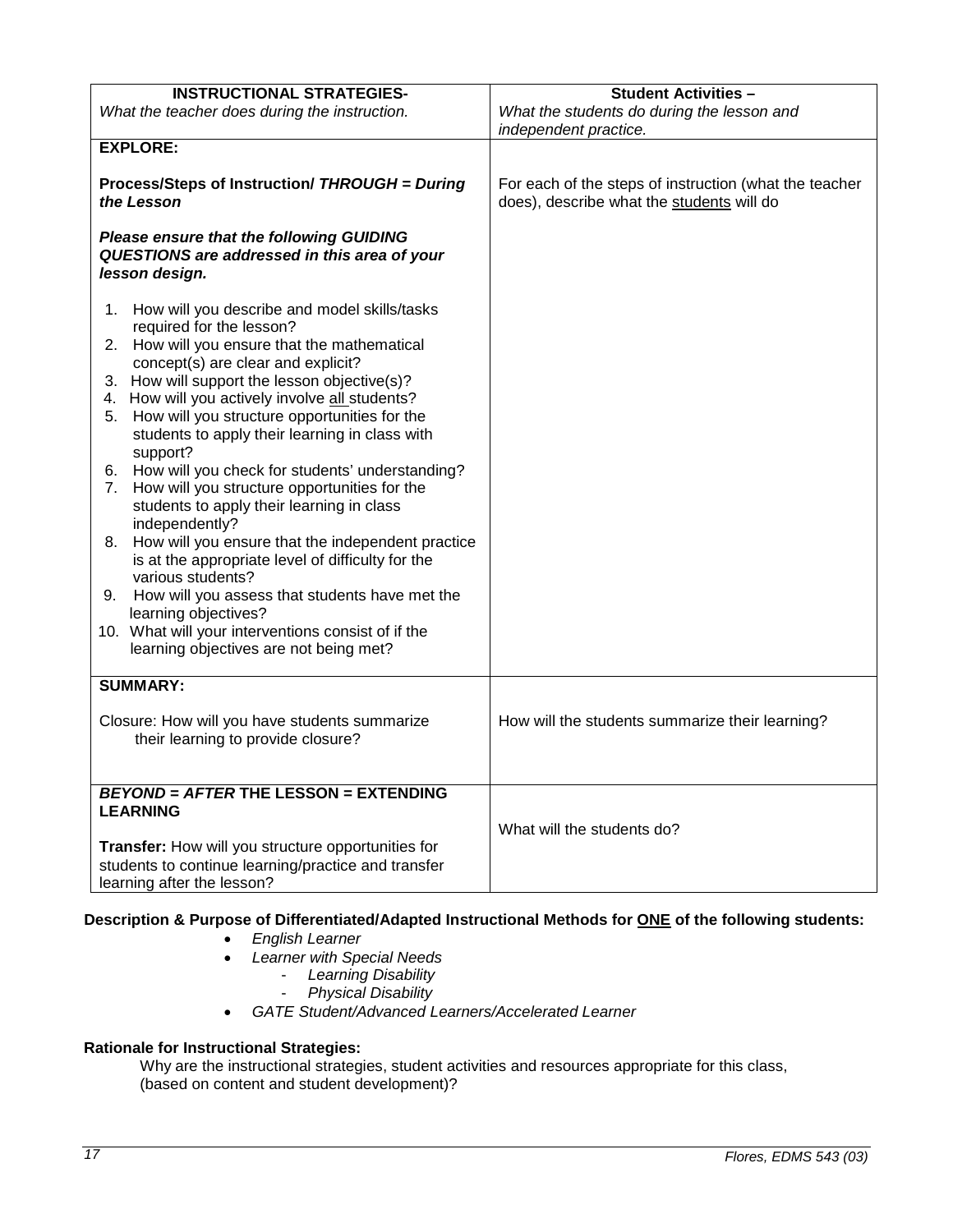### **\*PROBLEM-BASED THREE-PART LESSON**

### **INSTRUCTIONAL MODEL**

Problem-centered teaching opens the mathematics classroom to exploring, conjecturing, reasoning, and communication. This model is very different from the "transmission" model in which teachers tell students facts and demonstrate procedures and then students memorize the facts and practice the procedures. This model looks at instruction in three phases: launching, explore, and summary.

### **Launch (Before)**

In the first phase, the teacher launches the problem with the whole class. This involves helping students understand the problem setting, the mathematical context, and the challenge. The following questions can help the teacher prepare for the launch:

- What are students expected to do?
- What do the students need to know to understand the context of story and the challenge of the problem?
- What difficulties can I foresee for students?
- How can I keep from giving away too much of the problem?

The launch phase is also the time when the teacher introduces new ideas, clarifies definitions, reviews old concepts, and connects the problem to past experiences of the student. It is critical that, while giving students a clear picture of what is expected, the teacher leaves the potential of the task intact. He or she must be careful not to tell too much and lower the challenge of the task to something routine or to cut off the rich array of strategies that may evolve from an open launch of the problem.

### **Explore (During)**

In the explore phase, students work individually, in pairs, in small groups, or occasionally as a whole class to solve the problem. As they work, they gather data, share ideas, look for patterns, make conjectures, and develop problem-solving strategies. It is inevitable that students will exhibit variation in their progress. The teacher's role during this phase is to move about the classroom, to observe individual performance, and to select specific student work samples to be shared during the summary phase. The teacher helps students persevere in their work and differentiate their work by asking appropriate questions and providing confirmation and redirection where needed. For students who are interested in and capable of deeper investigation, the teacher may provide additional challenges related to the problem. Although it is imperative that all students be given enough time and opportunity to thoroughly work on the problem, it is not always necessary for every student to finish the problem at this time.

The following questions can help the teacher prepare for the explore phase:

- How will I organize the students to explore this problem? (Individuals? Pairs? Groups? Whole class?)
- What materials will students need?
- How should students record and report their work?
- What different strategies can I anticipate they might use?
- What questions can I ask to encourage student conversations, thinking, and learning?
- What questions can I ask to focus their thinking if they become frustrated?
- What questions can I ask to challenge students if the initial question is "answered"?

### **Summary (After)**

The summary phase of instruction begins when students have gathered sufficient data or made sufficient progress toward solving the problem. In this phase, students discuss their solutions as well as the strategies they used to approach the problem, organize the data, and find the solution. During the discussion, the teacher helps students enhance their understanding of the mathematics in the problem and guide them in refining their strategies into efficient, effective problem-solving techniques.

Although the summary discussion is led by the teacher who has collected specific student work samples he or she would like shared, students play a significant role. Ideally, they should pose conjectures, question each other, offer alternatives, provide reasons, refine their strategies and conjectures and make connections. As a result of the discussion, students should become more skillful at using the ideas and techniques that come out of the experience with the problem.